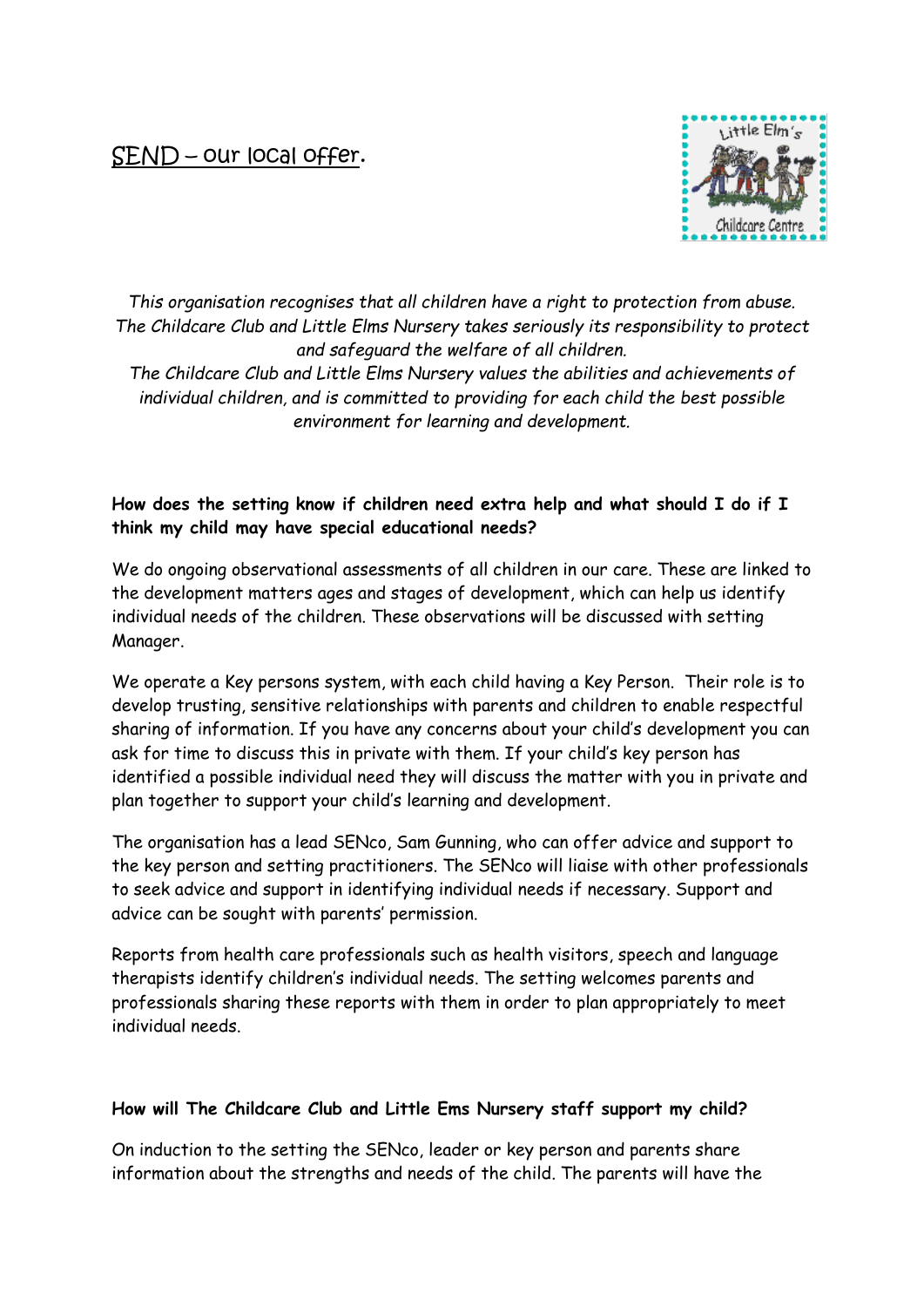opportunity to accompany their child on a visit to help settle them and develop a relationship with the key person. The child will always be at the heart of all we do. We work with the parents and support the child together.

Observations, listening, assessments, evaluations all contribute to Individual Learning Provision Plans (ILPPs). We will listen to you as well as your child. Our SENco will explain how children's individual needs can be met by planning support using an ILPP and the advice from Area SENco. She will also explain who may become involved in your child's development and their role. The key person will work with the SENco to oversee the ILPP targets for your child. The Key person will be in session with the child, if not then the SENco would be present. They will identify individual needs and plan next steps, accessing additional support from others where necessary (e.g. Speech and Language Therapist, SALT or applications for additional funding, IF2. ILPPs with be reviewed with parents.

The key person's role will foster relationships with and understand the individual children. SENco will maintain an overview of experiences and progress. She will also work with other practitioners to ensure provision is relevant / appropriate and seek support when needed.

# **How will the setting prepare and support my child to join the setting, transfer to a new setting or the next stage of education and life?**

#### Joining the Setting

When joining Little Elms Nursery we offer all children three free stay and play settling sessions to help them start to familiarise themselves and build relationships with key members of staff and get to know their environment. These sessions will be in the company of their parents and the last one on their own.

When joining The Childcare Club all children will be invited in, before their start date, for a short settling session.

Each child is assigned a key person and their role will be explained. The Key person will form a relationship of trust and support with the parent and the child during these sessions and will ask for care plans and "all about me" forms to be completed with questions which will help the practitioners identify the children's needs, interests and to discuss if any agencies are involved in the child's development.

If required staff will attend training related to a child's needs before they attend the setting. Meeting with the Health care professionals will help the child's transition into the setting. Ensuring any relevant documentation is shared in the setting if necessary, e.g. All About Me forms, previous ILPPs, paediatric reports, to ensure appropriate planning is in place. Parents and key person should agree a consistent approach to ensure continuity of care from home to setting.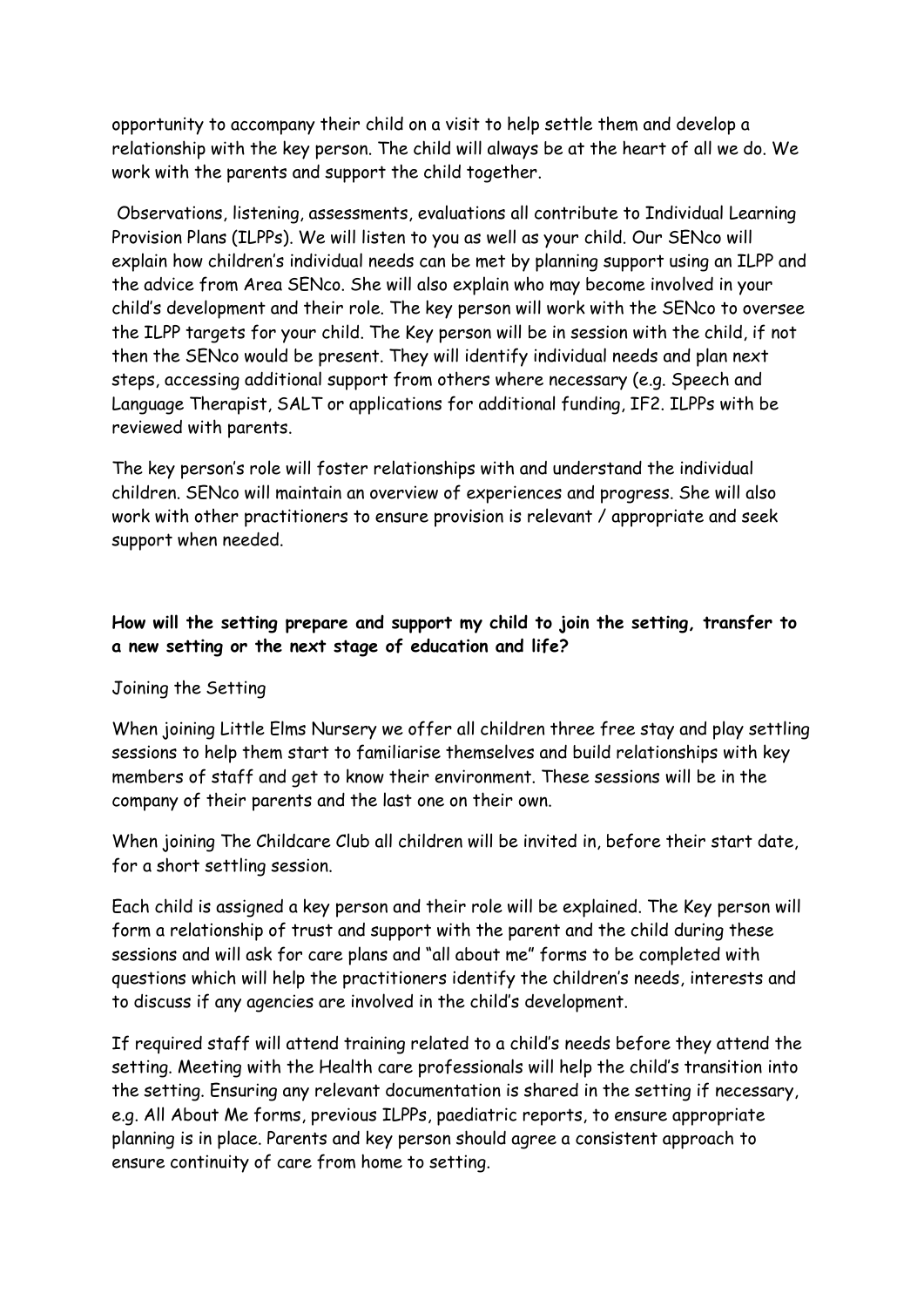Transition to school or next setting.

If a child is transitioning to school or moving on to a new setting, the child's key person and SENco are invited to observe the child and discuss the child's strengths and needs. The Key person and SENco can attend meetings and share targets on ILPP and minutes of review meetings.

When a child is transitioning their views and feelings can be shared through photographs reflecting what they have done, achieved and enjoyed. Learning journeys, ILPPs, on track assessments and other relevant documents are passed on to the receiving setting. Photo books can be created of the new setting /school that the child can share with parents / key person on a regular basis before the move. The use of role play with school uniform, books and lunch time practise is a good way to help a child become familiar with new routines.

# **Who can I contact for further information?**

The first point of contact within the setting is your child's key person. The settings Manager will also be able to offer advice and will be able to signpost parents to other professionals that may be able to help such as the health visitor, children centre staff, the inclusion officer and Speech and Language Therapist (SALT). The setting can also access support for parents from the organisation's SENco with parental permission.

# **What are the responsibilities of the setting owners in enabling and supporting inclusive practice?**

The settings managers are responsible for enabling leadership within the setting to create inclusive policies, ensuring those policies are in place and up to date. To ensure that there is sufficient staff to enable staff to attend training to keep knowledge and understanding up to date. In addition they ensure that the open door policy creates an ethos that respects and welcomes all. They ensure that the environment is inclusive with resources that reflect diversity positively and encourage information sharing with relevant agencies.

# **How will I know how my child is developing?**

There will be opportunity for planned time to establish relationships between parents, child and Key person on entry to the setting. We have in place an assessment system for all children such as ongoing observational assessments, two year old progress checks and on tracks which are completed every term.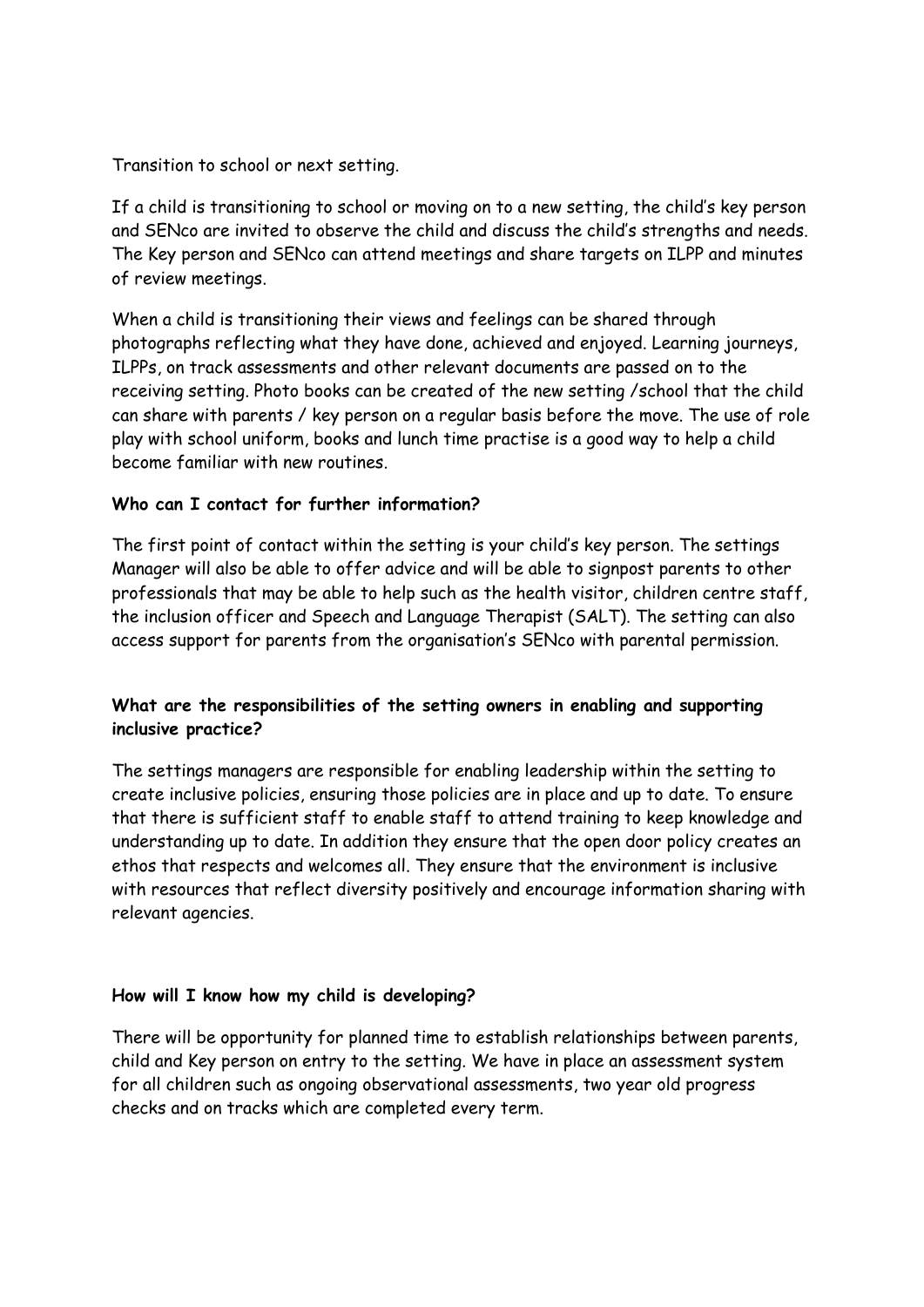For Little Elms Nursery children each method of observation and assessment is linked to the EYFs ages and stages of development. Each child also has a learning journey file and scrapbook which is accessible to parents on request.

On a yearly basis Little Elms hold a parents evening which allows parents/ carers to come and talk with their child's key person. We also have a SENco available to talk to if required. On a daily basis we provide a daily diary for each child so that parents / carers can share which activities their child has been involved in during the day.

The setting has an 'open door' policy and encourages practitioners to develop strong liaisons with parents/carers at drop off and pick-ups as they are key to building parent partnerships and to help progress children's development. Telephone calls can be used to communicate with parents during the day if the parent prefers.

We have recently introduced WOW boards which are designed so that children can share those 'wow' movements, achievements that happen when they are not at the setting, so that as practitioners we can build the whole picture of development and to build on those home to nursery transitions. It is also a great way to develop the children's self-esteem.

### **What support will there be for my child's physical and emotional wellbeing?**

The staff approach is inclusive, positive and welcoming to all. On entry to the setting we provide parents with admissions policy, Safeguarding policy, SEN code of practice. All about me forms are given to parents to complete to help practitioners meet the individual needs of the children. Policies are shared with all staff and parents.

We provide a flexible approach to routine and environment which are based around the needs of the children. Open, transparent communication is encouraged from the start. Adults act as good role models for positive behaviour and a continual positive approach to behaviour management is maintained. The key person builds relationships with child and family and they provide personal care respectfully to all children.

During the daily routine at Little Elms Nursery visual time tables are used to support children in understanding routine. Older children are supported to manage their own personal care and manage risks for themselves. Resources are accessible to the children for independent choice. There are sensitive, warm interactions between adults and children. The SENco will support the key person.

#### **What specialist services and expertise are available at or accessed by the setting?**

All staff have accessed child development training and have experience of working with children. The child / family can access a number of services available in the locality linked to the child's identified needs these would be primary through the health care service and include: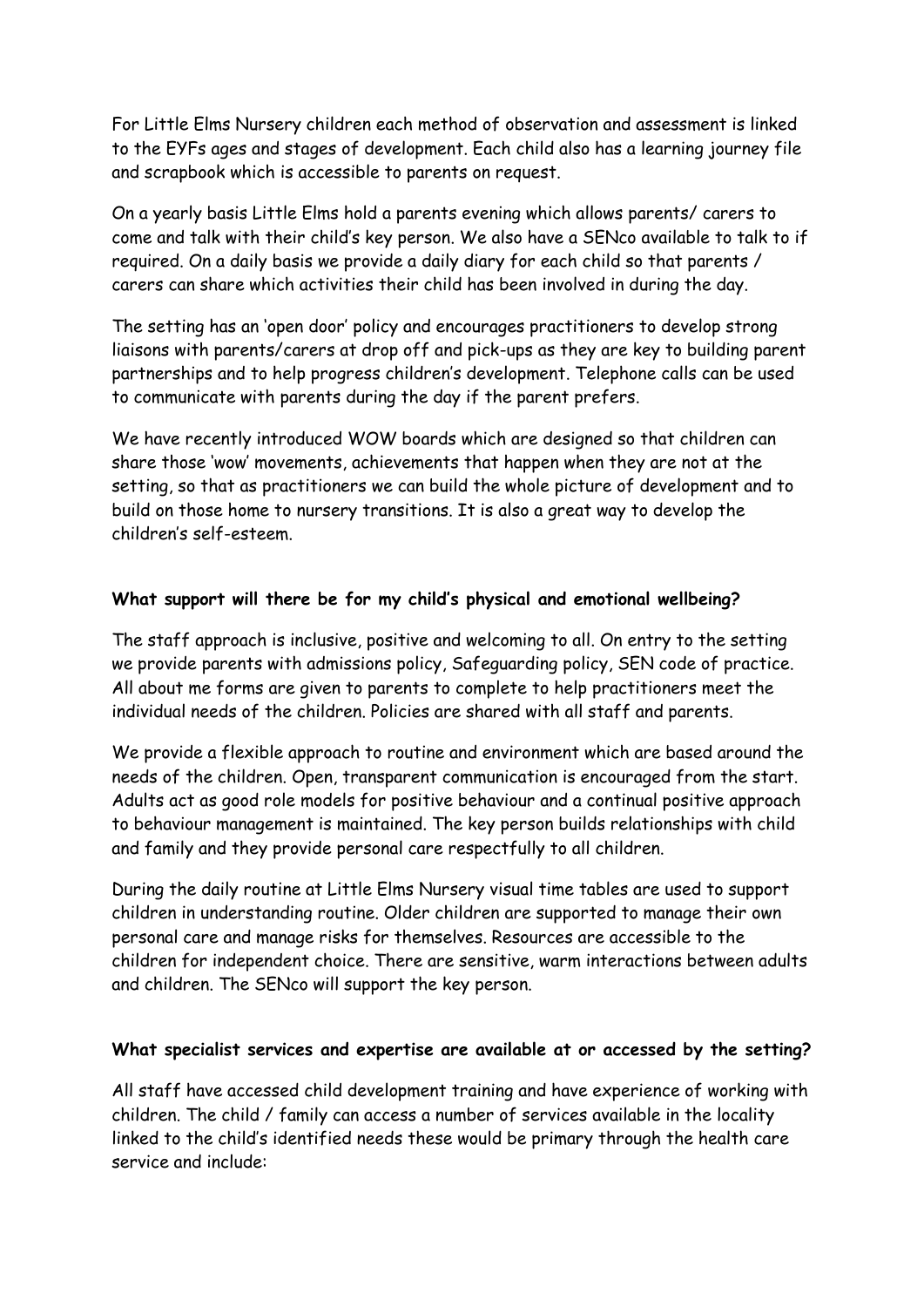Child development centre, Physiotherapist, occupational therapist, speech and language therapist, portage worker, Early Years Advisory Teacher (EYAT). The setting has good links with the local children and family centre and staff sign post parents to support available.

Within the organisation there is a trained SENco who attends termly network meetings to keep up to date. There is also the local authority Area SENco who is available to support the setting SENco. If the child's needs are identified as a specific need then the team with the expertise in this area will take up the support for the child and the setting in meeting the child's needs, for example the physical sensory medical team.

#### **How will you help me to support my child's learning?**

Within the setting there are communication systems in place, for example; home/setting books, parents evenings, parents, meetings, daily conversations with the parents when they collect / bring their child to nursery, newsletters with invoices and via the website. As a setting we can agree a comfortable form of communication with the parents including verbal, written, email or text. We invite parents to share their knowledge with the staff about their child's 'wow' moments which are displayed for others to see in their own rooms. This allows the children to share their achievements with their friends and develop a sense of self-esteem. Children's learning journeys and planned next steps in learning are shared with parents at their request and at parent's evenings. The organisations SENco and key person will discuss with you how to support your child's needs outside the setting and how they are supporting your child's learning and development within the setting. This will occur at parent's meetings and or ILPP reviews. If your child has particular identified needs the setting will work in partnership with the team supporting your child and explain to parents how they are acting on the advice from the support of the professionals.

#### **How will I be involved in discussions about and planning for my child's education?**

Parents are involved from the initial visits at nursery when they register their child at the setting. The child's strengths, need, like and dislikes are discussed at this point. Parents are encouraged to share information with members of staff from the on-set and on an ongoing basis about individual needs of their child and any agencies involved with the child/ family. Parent's knowledge of their child is important and partnership working is sought at every point including Individual Learning Provision Plans (ILPPs) and reviews. Each child´s learning journey is accessible to parents on request. Planning is visibly displayed in each room for parents to view if they wish.

#### **How will the learning and development provision be matched to my child's needs?**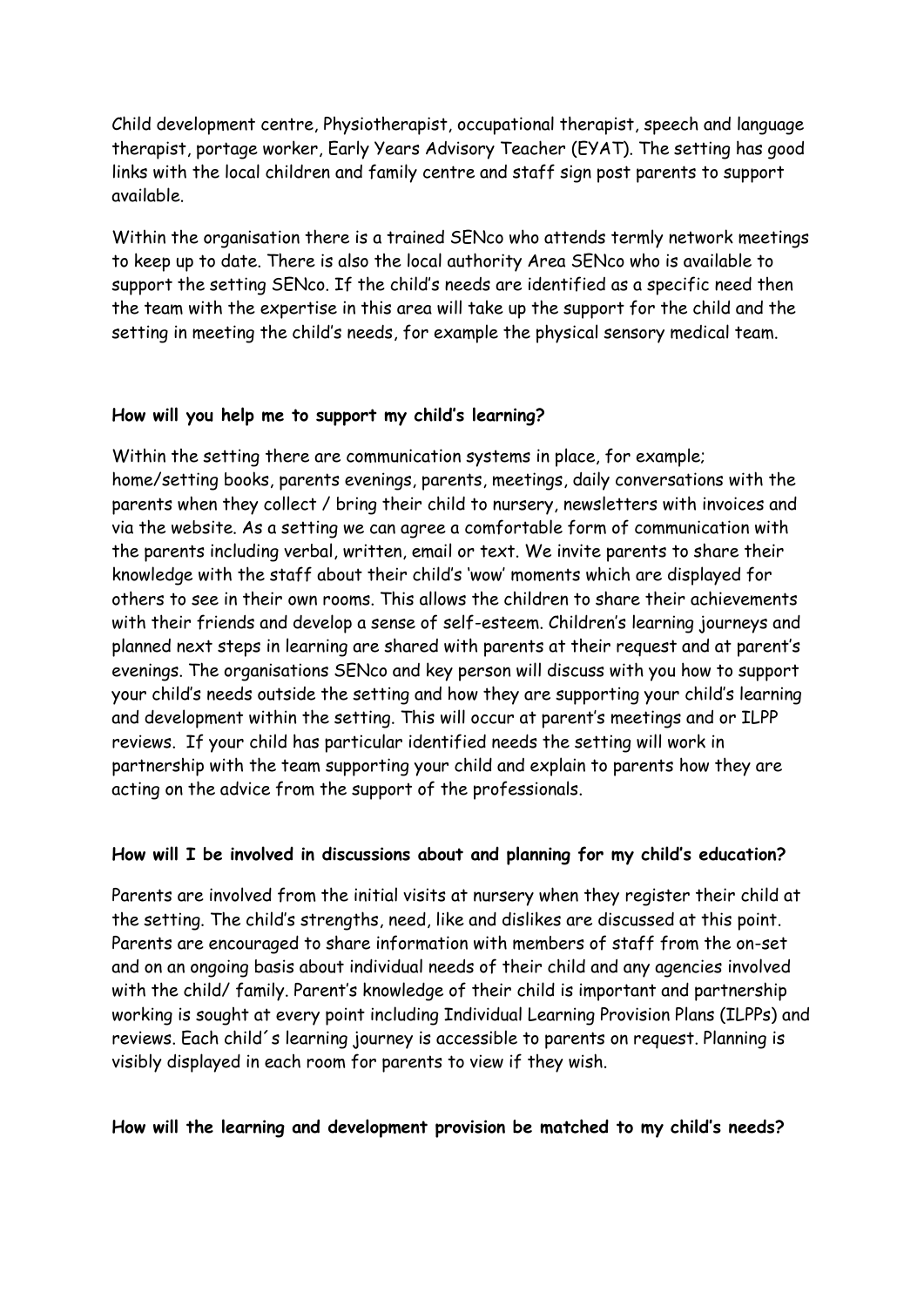The key person and other staff in the setting your child is based will get to know the child through meeting the parents during their initial settling visit. Communication is key between parents and staff to support the child's care and wellbeing.

he key person will regularly liaise with the parents. During the initial meetings between parents and the key person the parents will be asked to fill in all about me form. If the children are older parents can discuss the questions or encourage them to draw pictures.

An on-going observational assessment is used to establish a starting point. The key person will observe the child in the first few weeks of them settling into nursery and complete a summery sheet based on their observations. These will be clearly marked as starting points as these summary sheets are used at several points during the child's learning journey. The summary sheets are linked to the EYFS ages and stages of development. Activities, experiences, routine resources and provision are planned for the individual.

# **What training have the staff supporting children with SEND had or are expected to have?**

The setting SENco has completed the New to SENco training. We also have a member of staff who is there for support in the absence of the SENco who has also attended SENco training. The SENco or SENco support attends termly SENco meetings to keep their knowledge and understanding up to date. The information at these meetings is then cascaded to other staff through room meetings. Further courses such as behaviour training, equality, diversity and inclusion training, communication and language training have been attended by other staff members. Some staff members have attended training linked to specific needs.

#### **How will my child be included in experiences away from setting?**

All activities will be planned around all children's individual needs and abilities. Risk assessments are carried out beforehand to ensure it is accessible for all to access. Policies are shared with parents on admission to reassure them that we are inclusive.

#### **How accessible is the setting environment?**

All settings rooms are accessible. Some sites have accessible toilet/changing facilities available. Limitation of the building can be explained. All policies and procedures are current and reviewed regularly. We seek advice and support from the area SENco.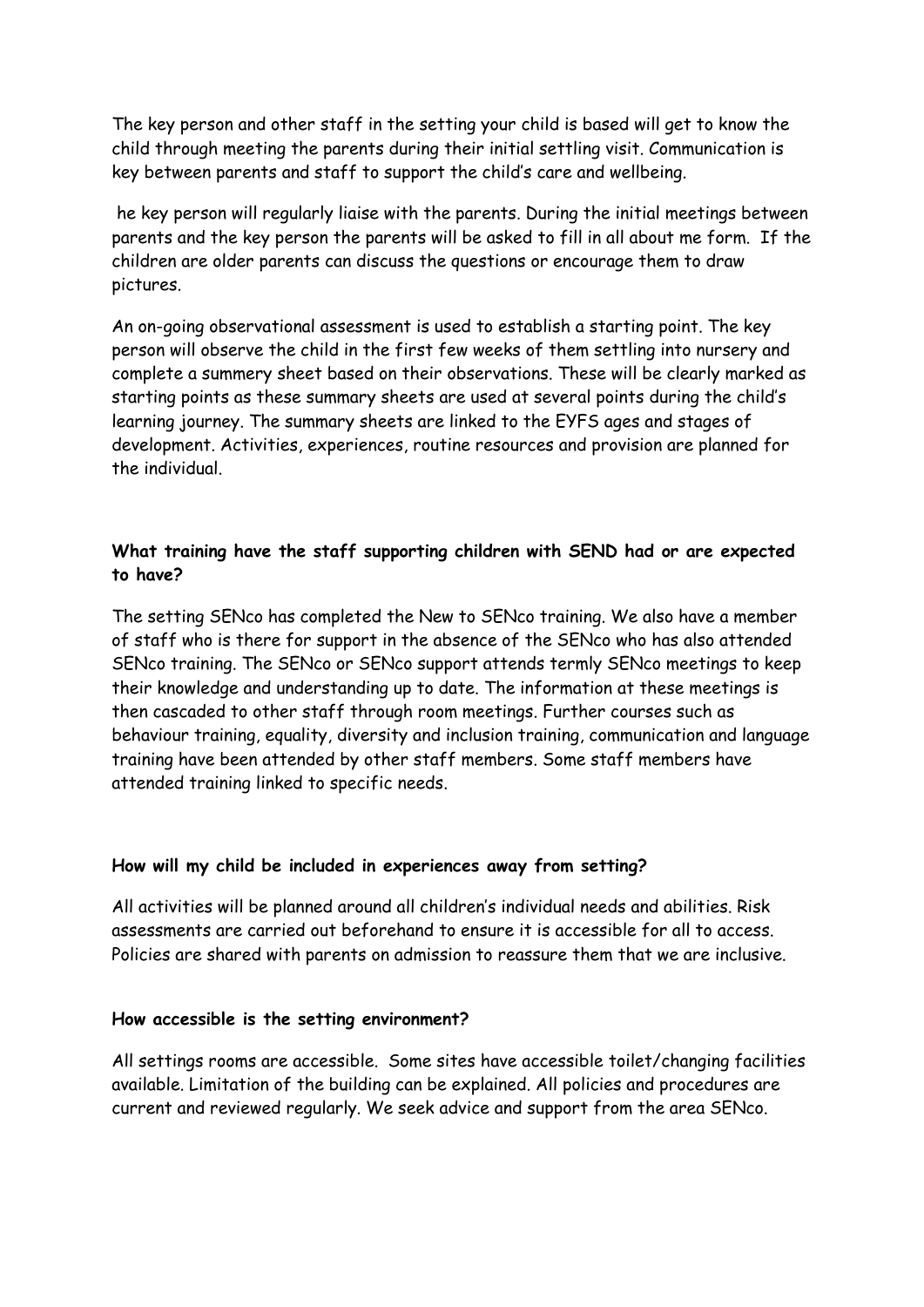# **How are the setting's resources allocated and matched to children's special educational needs?**

Inclusion funding and Two year old funding can be applied for to support the child being included in the setting.

#### **How is the decision made about how much support my child will receive?**

Decisions made about how much support a child will receive is monitored through observations made by the key person of the child in the setting and then discussed with parents, SENco and Manager. Observational assessment linked to the EYFS and knowledge of child development will be used to identify what support is required. Extra support will be put in place if necessary with the aim of enabling the child to become independent within the environment. On-going partnership working with parents by the setting and other professionals involved with the child/family will support the decision making process. The SENco will advise on the process of applying for extra support. The inclusion funding process will identify the level of need based on the evidence submitted to the panel from the setting and other professionals working with the child/family. Reports from health care professionals or others working with the child and family will be used to plan support within the setting. The ILPP will be written with parents and will include how parents can support their child at home. Staff meetings within the setting will ensure all staff working with the child knows the child's need and how to support them.

If your child has a Special Educational Need and you would like to know more about how we could support them please contact us on:

Little Elms Nursery 07920 030569

# The Childcare Club

Elm Grove site 07909 873507, West Park site 07780 661577, Thomas A' Becket Infant site 07780 632264, Thomas A' Becket Junior site 07818 517618, St. Mary's site 01903 899649 / 07557 644914, English Martyrs site Email: littleelmsnurseryworthing@gmail.com

Sam Gunning – Little Elms Nursery Manager, SENco and person in charge of inclusion.